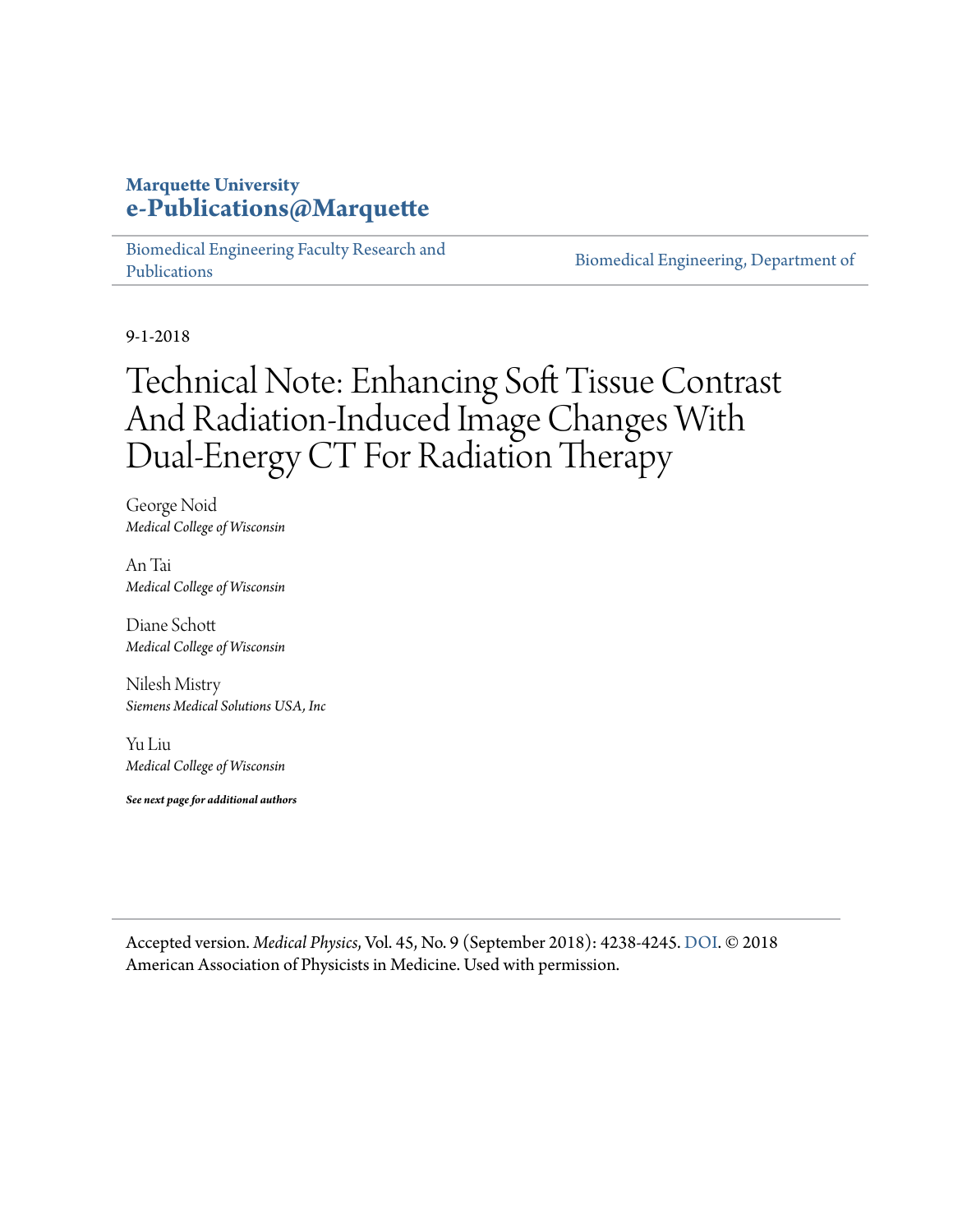#### **Authors**

George Noid, An Tai, Diane Schott, Nilesh Mistry, Yu Liu, Taly Gilat Schmidt, Jared R. Robbins, and X. Allen Li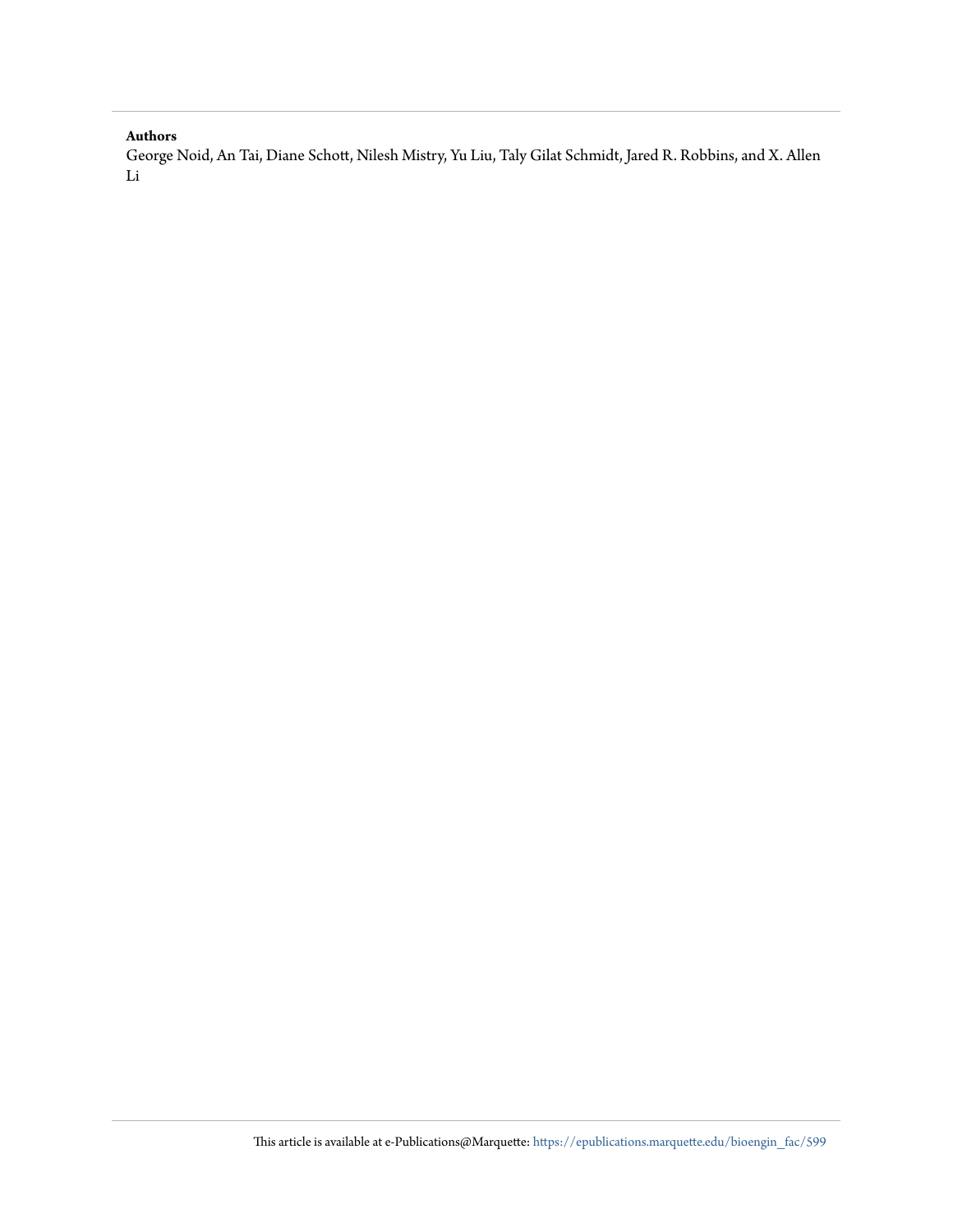**Marquette University**

## **e-Publications@Marquette**

## *Biomedical Engineering Faculty Research and Publications/College of Engineering*

*This paper is NOT THE PUBLISHED VERSION;* **but the author's final, peer-reviewed manuscript.** The published version may be accessed by following the link in the citation below.

*Medical Physics*, Vol. 45, No. 9 (September 2018): 4238-4245. [DOI.](https://doi.org/10.1002/mp.13083) This article is © American Association of Physicists in Medicine and permission has been granted for this version to appear in [e-](http://epublications.marquette.edu/)[Publications@Marquette.](http://epublications.marquette.edu/) American Association of Physicists in Medicine does not grant permission for this article to be further copied/distributed or hosted elsewhere without the express permission from American Association of Physicists in Medicine.

# Technical Note: Enhancing Soft Tissue Contrast And Radiation-Induced Image Changes With Dual-Energy CT For Radiation Therapy

George Noid Department of Radiation Oncology, Medical College of Wisconsin, Milwaukee, WI An Tai Department of Radiation Oncology, Medical College of Wisconsin, Milwaukee, WI Diane Schott Department of Radiation Oncology, Medical College of Wisconsin, Milwaukee, WI Nilesh Mistry Siemens Medical Solutions USA, Inc., Malvern, PA Yu Liu Department of Radiology, Medical College of Wisconsin, 8701 Watertown Plank Rd., Milwaukee, WI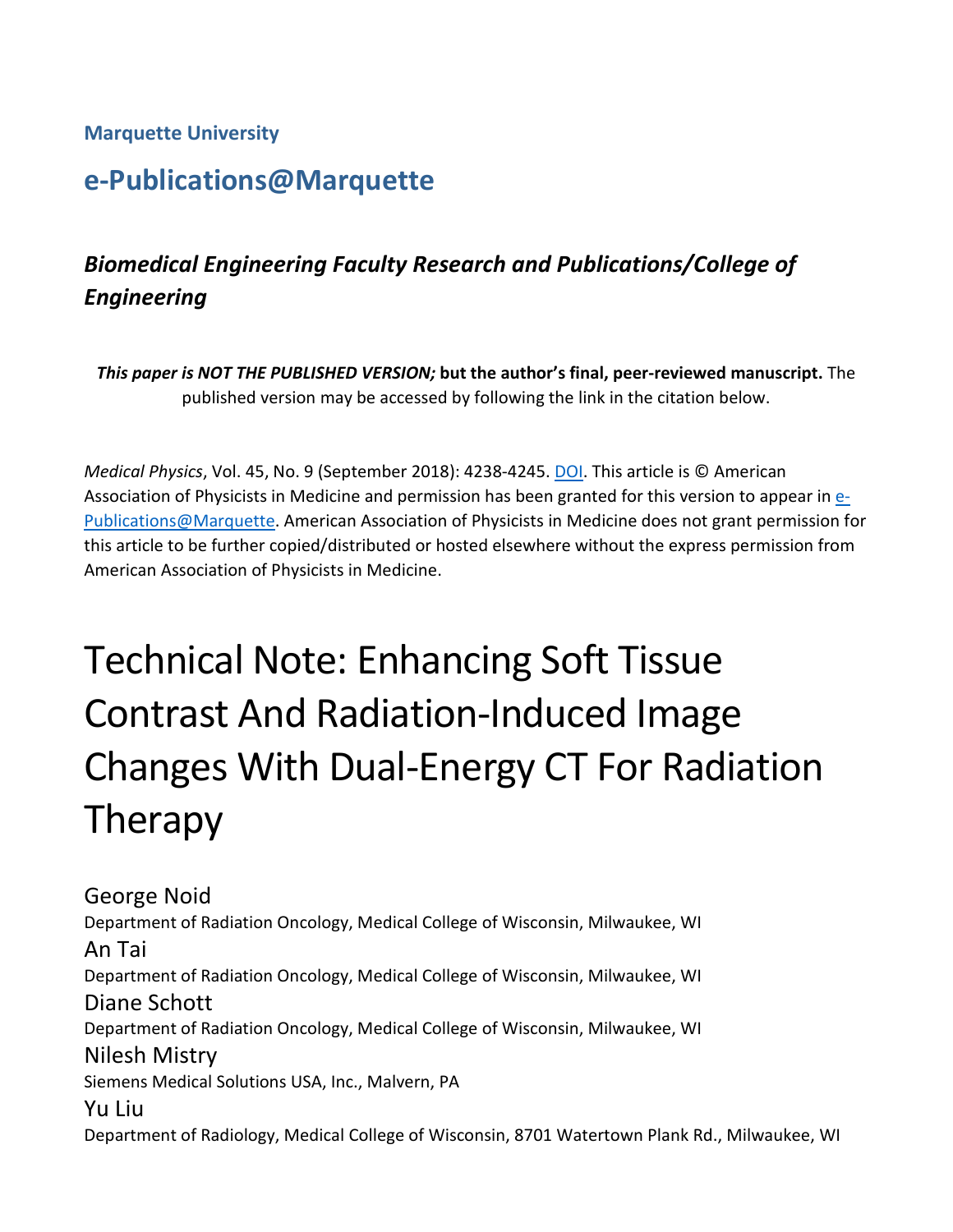#### Taly Gilat-Schmidt Department of Biomedical Engineering, Marquette University, Milwaukee, WI Jared R. Robbins Department of Radiation Oncology, Medical College of Wisconsin, Milwaukee, WI X. Allen Li

Department of Radiation Oncology, Medical College of Wisconsin, Milwaukee, WI

#### Abstract

#### Purpose

The purpose of this work is to investigate the use of low-energy monoenergetic decompositions obtained from dual-energy CT (DECT) to enhance image contrast and the detection of radiation-induced changes of CT textures in pancreatic cancer.

#### Methods

The DECT data acquired for 10 consecutive pancreatic cancer patients during routine nongated CT-guided radiation therapy (RT) using an in-room CT (Definition AS Open, Siemens Healthcare, Malvern, PA) were analyzed. With a sequential DE protocol, the scanner rapidly performs two helical acquisitions, the first at a tube voltage of 80 kVp and the second at a tube voltage of 140 kVp. Virtual monoenergetic images across a range of energies from 40 to 140 keV were reconstructed using an image-based material decomposition. Intravenous (IV) bolus-free contrast enhancement in pancreas patient tumors was measured across a spectrum of monoenergies. For treatment response assessment, the changes in CT histogram features (including mean CT number (MCTN), entropy, kurtosis) in pancreas tumors were measured during treatment. The results from the monoenergetic decompositions were compared to those obtained from the standard 120 kVp CT protocol for the same subjects.

#### Results

Data of monoenergetic decompositions of the 10 patients confirmed the expected enhancement of soft tissue contrast as the energy is decreased. The changes in the selected CT histogram features in the pancreas during RT delivery were amplified with the low-energy monoenergetic decompositions, as compared to the changes measured from the 120 kVp CTs. For the patients studied, the average reduction in the MCTN in pancreas from the first to the last (the 28th) treatment fraction was 4.09 HU for the standard 120 kVp and 11.15 HU for the 40 keV monoenergetic decomposition.

#### **Conclusions**

Low-energy monoenergetic decompositions from DECT substantially increase soft tissue contrast and increase the magnitude of radiation-induced changes in CT histogram textures during RT delivery for pancreatic cancer. Therefore, quantitative DECT may assist the detection of early RT response.

#### 1 Introduction

#### 1.A. Theory

It is highly desirable to improve CT soft tissue contrast for radiation therapy (RT). The delineation of targets and organs at risk (OAR) for treatment planning and delivery guidance could be improved by enhanced soft tissue contrast. Furthermore, increased soft tissue contrast could potentially increase the sensitivity of CT for treatment response. Contrast in CT depends on differences in the linear attenuation coefficient of the tissue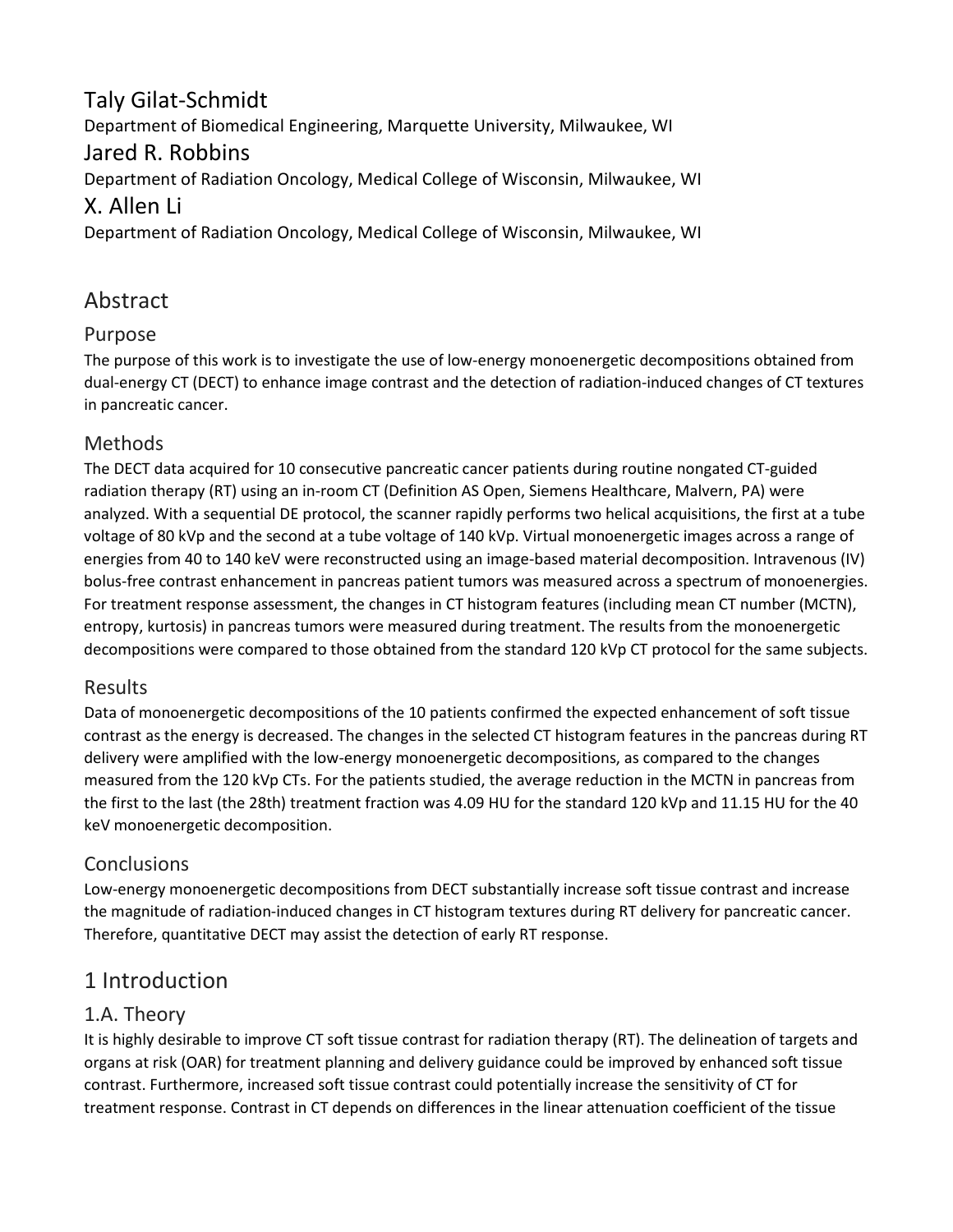types being scanned, a quantity that is a function of x-ray energy, electron density, and atomic composition. Generally speaking, the lower the energy of the x ray, the larger the soft tissue contrast.

Dual-Energy CT (DECT) is an emerging imaging technology in radiation oncology that utilizes the combination of two different x-ray spectra during image acquisition.**[1](https://aapm.onlinelibrary.wiley.com/doi/full/10.1002/mp.13083#mp13083-bib-0001)**-**[3](https://aapm.onlinelibrary.wiley.com/doi/full/10.1002/mp.13083#mp13083-bib-0003)** Many approaches have been developed over the years, including systems that use rapid voltage switching, two sources, layered detectors, splitting the x-ray beam at the source (using filtration), or acquiring images sequentially at different kV settings. Postprocessing of the spectral information provides a wealth of clinically relevant information. The information can be used to reconstruct virtual monoenergetic images that emphasize differences in material especially at lower keV values.**[1](https://aapm.onlinelibrary.wiley.com/doi/full/10.1002/mp.13083#mp13083-bib-0001)**

The virtual monoenergetic decomposition of DECT was described as early as 1976.**[2](https://aapm.onlinelibrary.wiley.com/doi/full/10.1002/mp.13083#mp13083-bib-0002)** The method typically depends on basis material decomposition and the knowledge of the mass attenuation of the basis materials.**[3](https://aapm.onlinelibrary.wiley.com/doi/full/10.1002/mp.13083#mp13083-bib-0003)** Virtual monoenergetic images (MEI) resemble a CT acquired at a single energy. Standard polyenergetic CT images (PEI) are reconstructed from an x-ray spectrum typically defined by the tube potential (i.e., 120 kVp). These images average over the energy-dependent differences in the linear attenuation. MEI can enhance the image quality by exploiting the enhancement in contrast at x-ray energies below 70 keV.

The energy dependence of the linear attenuation coefficients for monoenergetic x rays can be calculated from formulae derived in a publication by Watanabe.**[4](https://aapm.onlinelibrary.wiley.com/doi/full/10.1002/mp.13083#mp13083-bib-0004)** The CT number (CTN) of a material in Hounsfield units (HU) and the contrast are then calculated from the following formula where the linear attenuation coefficient, μ, is a function of x-ray energy:

$$
CTN = 1000 \left( \frac{\mu - \mu_{water}}{\mu_{water} - \mu_{air}} \right)
$$
  
\n
$$
CTN = 1000 \left( \frac{\mu - \mu_{water}}{\mu_{water} - \mu_{air}} \right)
$$
  
\n
$$
Contrast = |CTN_A - \overline{CTN_B}|
$$
  
\n
$$
Contrast = |CTN_A - \overline{CTN_B}|
$$
 (2)

Thus, we can calculate the expected CT contrast between materials *A* and *B*, as a function of x-ray energy. In Eq.  $2$ ,  $\overline{CTN}_A$  is the average CT number in a given uniform region of interest of material A. CT contrast is at a maximum at the minimum achievable monoenergy, which is 40 keV for the DECT protocol applied. However, it is known that noise also increases as the monoenergy decreases.**[5](https://aapm.onlinelibrary.wiley.com/doi/full/10.1002/mp.13083#mp13083-bib-0005)**

#### 1.B. Applications

The MEIs of DECT are the subject of numerous studies in diagnostic radiology, which typically use IV bolus. Yu et al. reviewed clinical applications for beam-hardening corrections, contrast and noise optimization, metal artifact reduction, and material differentiation.**[3](https://aapm.onlinelibrary.wiley.com/doi/full/10.1002/mp.13083#mp13083-bib-0003)** Schneider et al. explored the enhanced contrast to noise ratio (CNR) and vessel attenuation of cervical and cerebral DECT angiographic studies.**[6](https://aapm.onlinelibrary.wiley.com/doi/full/10.1002/mp.13083#mp13083-bib-0006)** Wichmann et al. reported an enhanced CNR, subjective image quality, and tumor delineation of head and neck squamous cell carcinoma.**[7](https://aapm.onlinelibrary.wiley.com/doi/full/10.1002/mp.13083#mp13083-bib-0007)** Sudarski et al. evaluated low-energy MEI for enhanced CNR in abdominal and lower extremity angiography.**[8](https://aapm.onlinelibrary.wiley.com/doi/full/10.1002/mp.13083#mp13083-bib-0008)** The following year Sudarski et al. evaluated subjective and objective image quality enhancements for MEI of gastrointestinal stromal tumors.**[9](https://aapm.onlinelibrary.wiley.com/doi/full/10.1002/mp.13083#mp13083-bib-0009)** Kaup et al. found the optimal MEI energy level for subjective and objective image quality of lung cancer lesions.**[10](https://aapm.onlinelibrary.wiley.com/doi/full/10.1002/mp.13083#mp13083-bib-0010)** Two studies (Frellessen et al. and Hardie et al.) demonstrated a contrast enhancement for diagnostic pancreatic imaging.**[11](https://aapm.onlinelibrary.wiley.com/doi/full/10.1002/mp.13083#mp13083-bib-0011)**, **[12](https://aapm.onlinelibrary.wiley.com/doi/full/10.1002/mp.13083#mp13083-bib-0012)** Furthermore, it has been shown that enhancements in CT image quality reduce uncertainties in patient positioning during image-guided radiation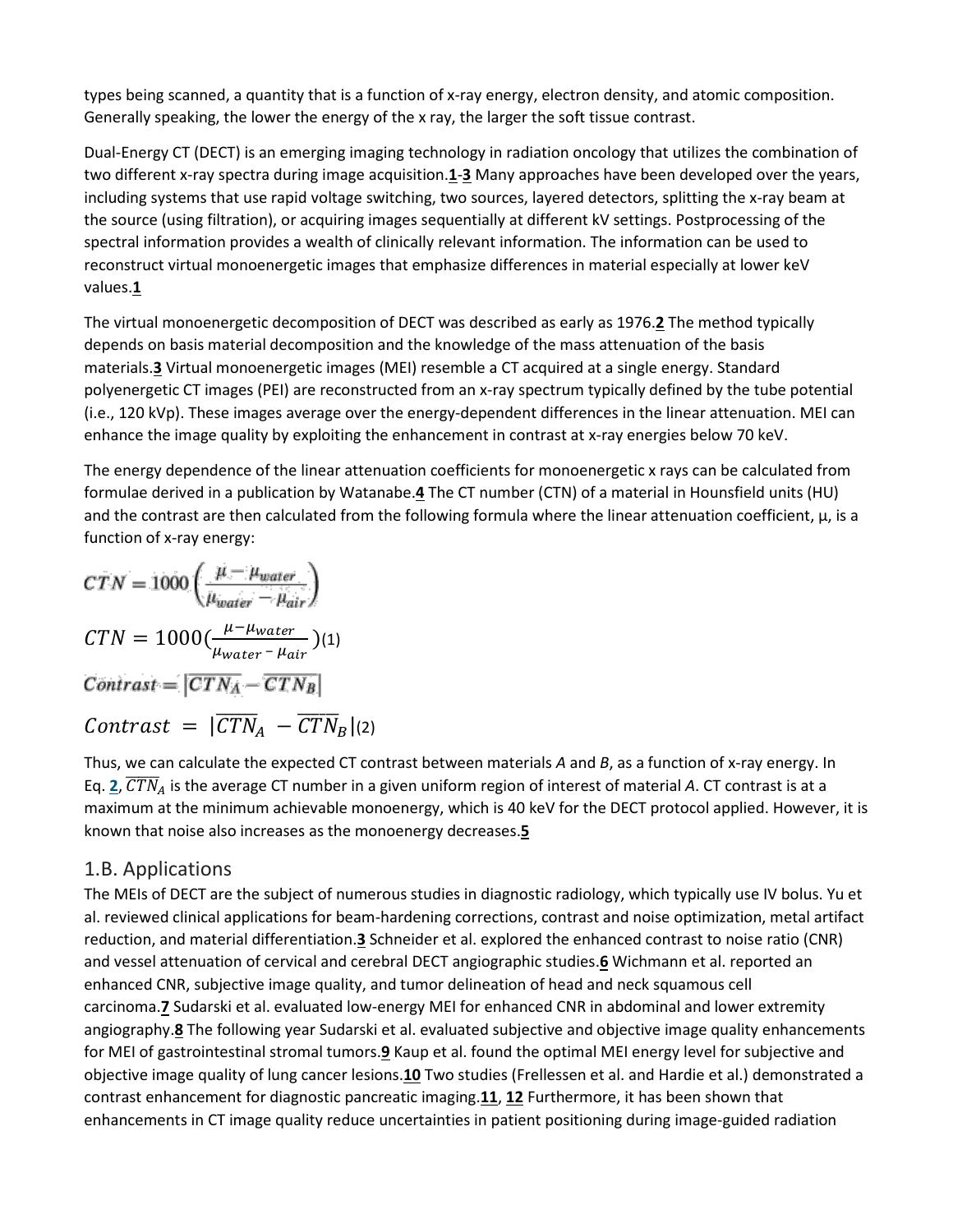therapy (IGRT) and hence can reduce setup margins during treatment planning.**[13](https://aapm.onlinelibrary.wiley.com/doi/full/10.1002/mp.13083#mp13083-bib-0013)** It follows that contrast enhancement from DECT would improve the quality of IGRT planning and delivery.

Beyond simply improving the image quality, low-energy MEI could potentially improve the use of CT for treatment response assessment due to its superior sensitivity to the change in material composition. It has been reported that radiation can induce changes in CT texture features during RT of several cancers including pancreas, head and neck, lung, and liver.**[14](https://aapm.onlinelibrary.wiley.com/doi/full/10.1002/mp.13083#mp13083-bib-0014)**-**[17](https://aapm.onlinelibrary.wiley.com/doi/full/10.1002/mp.13083#mp13083-bib-0017)** Quantitative data extracted from daily CTs acquired during IGRT using in-room CT, such as changes in CT textures (histogram or higher order features) may be used to assess radiation treatment response.**[14](https://aapm.onlinelibrary.wiley.com/doi/full/10.1002/mp.13083#mp13083-bib-0014)** However, CT-based detection of the response depends on the image quality (contrast, noise, spatial resolution). Lesions embedded in soft tissue, such as the pancreas, are difficult to detect with CT because the soft tissue contrast is inadequate and hence the treatment response signal is relatively small. On average a change in 4.7 HU on MCTN in the pancreas is reported between the first week and last week of therapy based on conventional 120 kVp CTs, which is almost 10 times larger than the standard deviation of the MCTN of water for this scanner.**[14](https://aapm.onlinelibrary.wiley.com/doi/full/10.1002/mp.13083#mp13083-bib-0014)** In comparison to traditional PEI CTs, we investigated how low x-ray energy MEI CT enhances the soft tissue contrast and thus amplifies the signal of radiation-induced changes in CT textures.

In this study, we first quantified the contrast enhancement of MEI/DECT based on patient data with pancreatic cancers for low and high x-ray monoenergies. Second, we investigated the enhancement of MEI/DECT on the detection of treatment response during RT for pancreatic cancer based on quantitative analysis of daily DECTs.

#### 2 Materials and methods

#### 2.A. Hardware components

All CT data were acquired on a 64-slice CT scanner (SOMATOM Definition AS Open; Siemens Medical Solutions USA, Inc., Malvern, PA). The scanner was installed in a linac room on a sliding gantry (CT-on-rails). The standard PEI scans were performed at a tube potential of 120 kVp, a pitch of 0.6, tube rotation time of 0.5 s, volume computed CT dose index (CTDIvol) of 16.99 mGy, and a scan resolution of 0.98 × 0.98 mm in the scanning plane with a 3-mm slice thickness. Scan times vary from day to day and patient to patient based on the specific scan length chosen from each day's topogram. The raw data were reconstructed using a medium sharp convolution kernel (30f).

The DECT data were acquired on the same scanner using a sequential protocol known as Dual Spiral Dual Energy. The protocol generated two CT datasets through successive helical scans at different kV and mA levels (but the same tube rotation time, 0.5 s). The first and the second scan were at 80 kVp and 120 kVp with a pitch of 0.6 and 1.2, respectively. The scan resolution was 0.98 × 0.98 mm with a 3-mm slice thickness, equal to that for the PEI. CARE Dose 4D (Siemens Healthcare) was used to reduce the dose to the patient. CARE Dose is an automatic exposure-control algorithm that modulates the tube current in the angular and longitudinal direction based on the patient girth as measured in a topogram.**[18](https://aapm.onlinelibrary.wiley.com/doi/full/10.1002/mp.13083#mp13083-bib-0018)** Thus, the dose to the patients in the study varied but the combined reference dose level was set equal to a standard abdominal CT (16.99 mGy). The reference dose or "Reference mAs" is a parameter entered by the user to determine the desired level of image quality. It is an effective mAs that produces the desired image quality on a standard sized patient. MEI reconstructions were performed at the scanner using the built in MEI image-based algorithm from 40 to 140 keV with a medium sharp convolution kernel (30f) and an iterative reconstruction (SAFIRE strength 5; Siemens Healthcare) to reduce noise, which increases as MEI energy decreases.**[5](https://aapm.onlinelibrary.wiley.com/doi/full/10.1002/mp.13083#mp13083-bib-0005)**, **[19](https://aapm.onlinelibrary.wiley.com/doi/full/10.1002/mp.13083#mp13083-bib-0019)** SAFIRE does not alter image contrast as has been previously demonstrated on patient and phantom scans.**[20](https://aapm.onlinelibrary.wiley.com/doi/full/10.1002/mp.13083#mp13083-bib-0020)**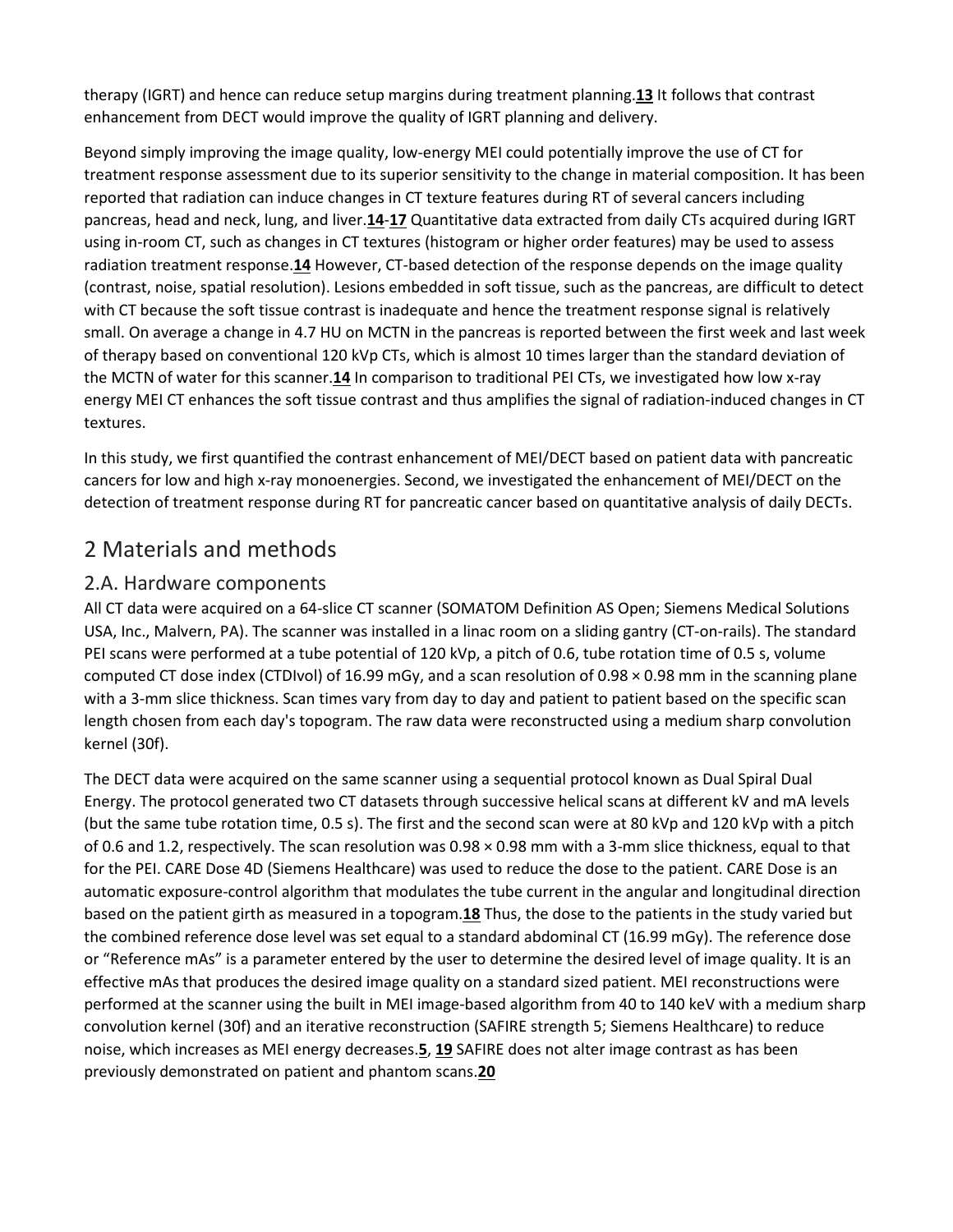#### 2.B. Clinical data

The pancreatic cancer patients selected in this study were treated with preoperative RT of 50.4 Gy in 28 daily fractions. The daily noncontrast standard CT or DECT was acquired at alternative fractions during the 6-week RT duration as a part of regular IGRT using the CT-on-rails system. The data for 10 consecutive patients with respiration motion of pancreas head (as measured from a 4DCT acquired at simulation) less than 7 mm were analyzed. The 7-mm criterion is necessary because the sequential DECT protocol is not compatible with respiration gating. For patients with more than 7 mm of target motion, gated IGRT is the standard of care in our clinic. The DECT was scanned with the Dual Spiral Dual Energy protocol. MEIs were generated across a range of x-ray energies for comparison to the standard PEIs. In both image types, the targets and OAR were contoured manually. If a stent was present in the bile duct for a pancreatic cancer case, it was delineated and excluded from the analysis. Imaging contrast defined as the difference in CTN between the targets (pancreas head) and OAR (duodenum) in both MEIs and PEIs acquired during consecutive IGRT fractions [see Eq. **[2](https://aapm.onlinelibrary.wiley.com/doi/full/10.1002/mp.13083#mp13083-disp-0002)**] was assessed from the patient data.

In addition, the daily CT and DECT data were quantitatively analyzed to detect radiation-induced changes of CT histogram features in the target volume (e.g., pancreatic head). Treatment responses as evaluated through changes in CT textures of the target for the MEIs and PEIs were compared. The change in MCTN of the aorta was also assessed in these images in order to establish CTN stability. All contours were manually drawn by a single physicist and checked with a radiation oncologist using a commercial tool (MIM version 6.4.5 (Build F204-00), MIM Software Inc., Cleveland, OH). The changes in the selected histogram features (MCTN, skewness, kurtosis, entropy, standard deviation) were calculated for all 10 patients using an in-house program developed in MATLAB (version 2012b; MathWorks, Natick, MA). The histogram features evaluated are defined in the MATLAB Statistics and Machine Learning Toolbox.

#### 3 Results

From the selected patient data, we calculated the contrast [Eq. **[2](https://aapm.onlinelibrary.wiley.com/doi/full/10.1002/mp.13083#mp13083-disp-0002)**] between the pancreas head and the duodenum which is shown in Fig. **[1](https://aapm.onlinelibrary.wiley.com/doi/full/10.1002/mp.13083#mp13083-fig-0001)**(a). The average contrast increases from 10.4 ± 7.9 to 24.6 ± 16.2 HU when comparing the data from the 120 kVp images to those for the 40 keV images. This is an increase of 189%. The reported uncertainty is the standard deviation of the calculated contrasts for all 10 patients. In Fig. **[1](https://aapm.onlinelibrary.wiley.com/doi/full/10.1002/mp.13083#mp13083-fig-0001)**, (b) and (c) are axial slices from one of the selected patients [#9 in Fig. **[1](https://aapm.onlinelibrary.wiley.com/doi/full/10.1002/mp.13083#mp13083-fig-0001)**(a)] demonstrating the contrast enhancement when comparing a 120 kVp PEI and a 40 keV MEI.



**Figure 1** (a) The contrast (difference in mean CTN) between the pancreas and duodenum for the 10 patients in the study measured at 120 kVp and 40 keV. (b) An axial slice of one of the patients scanned at 120 kVP. The reconstruction kernel is 30f, the slice thickness is 3.0 mm, the pitch is 0.6, and the CTDIvol was 17 mGy. (c) An axial slice of the same patient scanned with the Dual Spiral Dual Energy. The first scan is at 80 kVp with 3.0 mm slice thickness and a pitch of 0.6. The second scan is at 140 kVp with 3.0 mm slice thickness and a 1.2 pitch. The reconstruction kernel was 30f. The summed CTDIvol for both scans was 22 mGy. The W/L is 400/40 HU for (b) and (c). [Color figure can be viewed at [wileyonlinelibrary.com\]](http://www.wileyonlinelibrary.com/)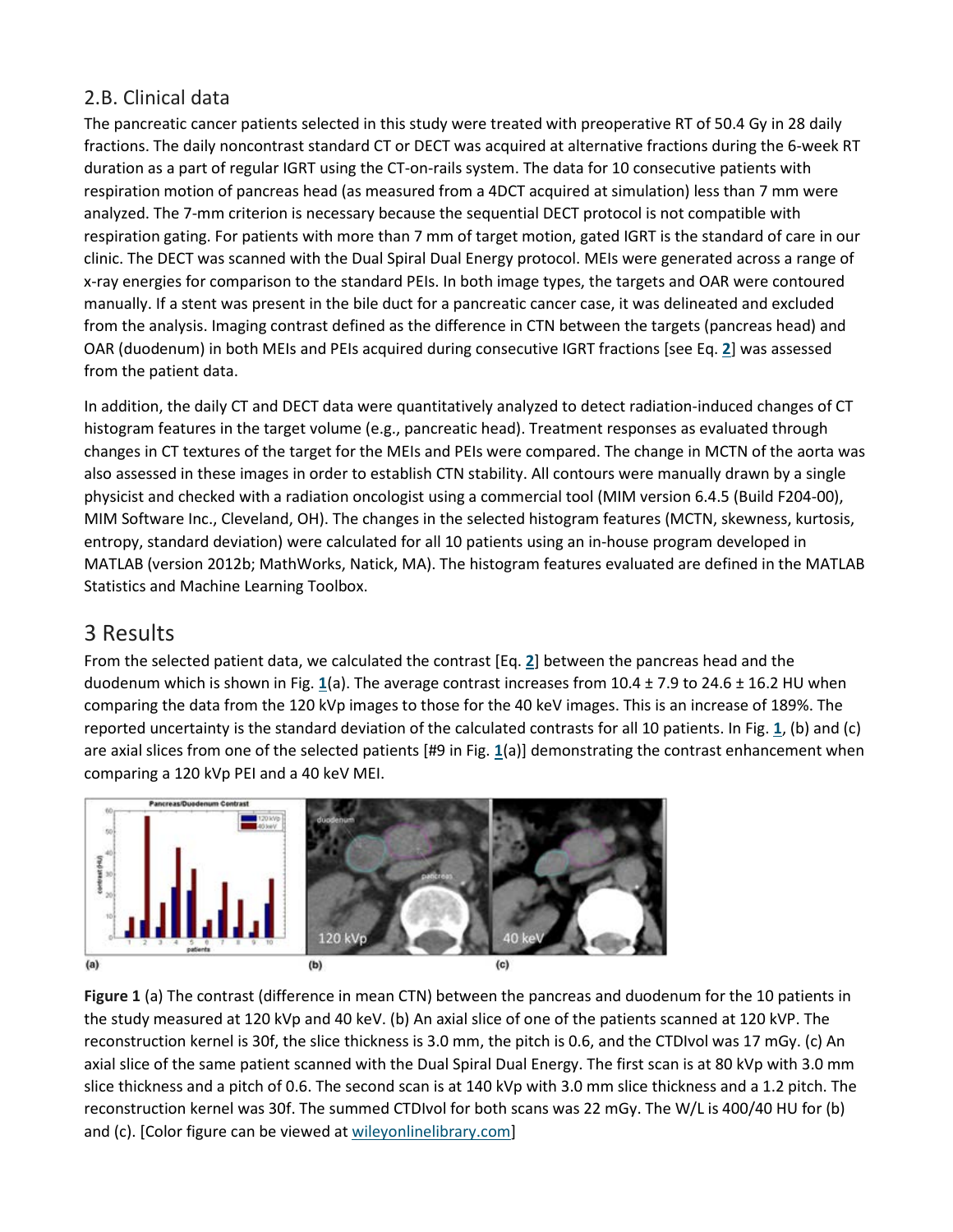For one of the selected patients [#5 in Fig. **[1](https://aapm.onlinelibrary.wiley.com/doi/full/10.1002/mp.13083#mp13083-fig-0001)**(a)], a 40-keV MEI axial slice from the first week (a) and last week (b) are shown at the top of Fig. **[2](https://aapm.onlinelibrary.wiley.com/doi/full/10.1002/mp.13083#mp13083-fig-0002)**. The bottom two panels display 120 kVp PEI axial slices from the treatment days immediately following the DECT scans (c and d). The magenta contour is the pancreatic head (the target) while the light blue contour is the central 8 mm of the aorta. From the first week to the last week of treatment, the MCTN in the pancreatic head dropped from 23.1 to 18.1 HU as measured in the 120 kVp PEIs, a ∆CTN of 4.9 HU. However, for the same time period in the 40 keV MEI, the MCTN dropped from 39.8 to 24.5 HU, a ∆CTN of 15.3 HU. The CTN variance in the pancreatic head is of the order of 30 HU in a 120 kVp PEI and 50 HU in a 40 keV MEI which is a reflection of the heterogeneity of pancreatic tissue. However, the mean value is quite stable. For instance, in the aorta, outside of the radiation field, the MCTN only dropped by 0.1 HU in the 120 kVp images and 1.0 HU in the 40 keV images.



**Figure 2** (a) and (b) Axial slices of a patient scanned with the Dual Spiral Dual Energy protocol during the first and last week of treatment. The first scan is at 80 kVp with 3.0 mm slice thickness and a pitch of 0.6. The second scan is at 140 kVp with 3.0 mm slice thickness and a 1.2 pitch. The reconstruction kernel is 30f. The summed CTDIvol for both scans is 22 mGy. The pancreas head is contoured in magenta and the center of the aorta is contoured in light blue. (c) and (d) An axial slice of the same patient as in A&B scanned at 120 kVp. The reconstruction kernel is 30f, slice thickness is 3.0 mm, pitch is 0.6, and the CTDIvol is 18 mGy. The W/L is 400/40 HU for (a–d). [Color figure can be viewed at [wileyonlinelibrary.com\]](http://www.wileyonlinelibrary.com/)

A bar graph of the change in mean CTN in the target of all the patients is shown in Fig. **[3](https://aapm.onlinelibrary.wiley.com/doi/full/10.1002/mp.13083#mp13083-fig-0003)**(a) along with the details of each case in Fig. **[3](https://aapm.onlinelibrary.wiley.com/doi/full/10.1002/mp.13083#mp13083-fig-0003)**(b). For all cases we examined the magnitude of the change in mean CTN as measured in the 40 keV MEI in comparison to the 120 kVp PEI. The average change in mean CTN was −11.1 HU for MEI, whereas for PEI it was −4.1 HU. In the aorta, the mean CTN was stable; the average changes in the MEI and PEI were −1.0 HU and −0.4 HU, respectively. Note that for one of the patients, the change in mean CTN in the pancreas head is comparable to the change in the mean CTN outside of the treatment field (patient 4 in Fig. **[3](https://aapm.onlinelibrary.wiley.com/doi/full/10.1002/mp.13083#mp13083-fig-0003)**) independent of whether the measurement is done with PEI or MEI. For this patient the pathological response was graded a 2 (or partial response) on the Ryan scheme for tumor regression. Hence, MEI did not create a CTbased treatment response signal that was not evident in the PEI which is an essential feature of the treatment response enhancement.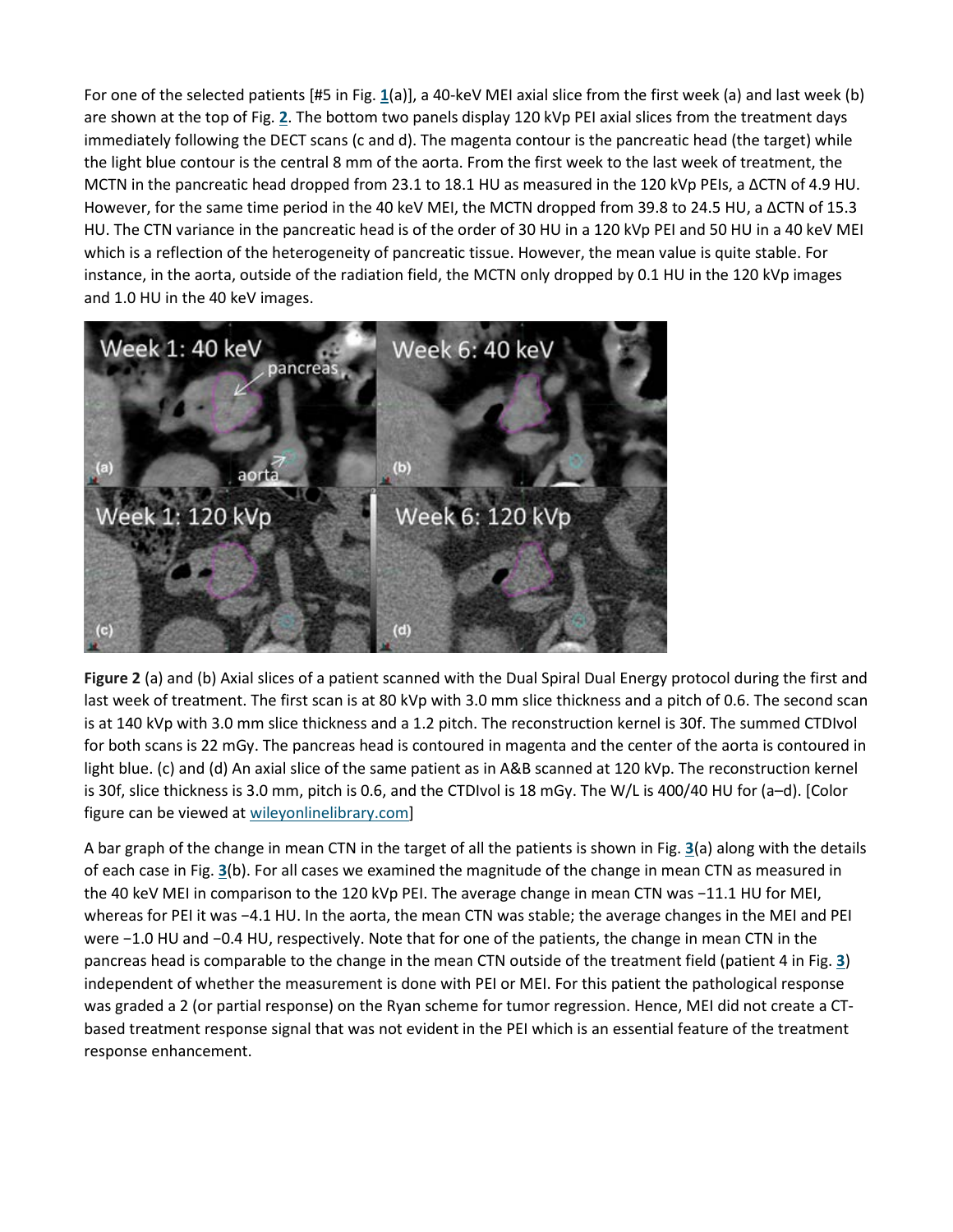

**Figure 3** (a) The change in the mean CTN between the first and last week of treatment for the 10 pancreas patients in the study as measured at 120 kVp and 40 keV. (b) A table summarizing the mean CTN change (HU) in the target and aorta along with the target location for each patient. [Color figure can be viewed at [wileyonlinelibrary.com\]](http://www.wileyonlinelibrary.com/)

Figure **[4](https://aapm.onlinelibrary.wiley.com/doi/full/10.1002/mp.13083#mp13083-fig-0004)** compares the changes in selected histogram features (mean CTN and normalized entropy) during treatment for two patients between 120 kVp PEI and 40 keV MEI. The radiation-induced changes in CT textures, both magnitude and timing, are patient specific as indicated for the two patients in Fig. **[4](https://aapm.onlinelibrary.wiley.com/doi/full/10.1002/mp.13083#mp13083-fig-0004)**. For instance, the changes in mean CTN for patients 7 and 8 are of the same order of magnitude, but for patient 7 the change is roughly linear vs time, while for patient 8 the change occurs during a single week. Figure **[5](https://aapm.onlinelibrary.wiley.com/doi/full/10.1002/mp.13083#mp13083-fig-0005)** is a plot of the change in selected CT histogram features of the pancreas head for patient 7 as a function of treatment week. The five features (skewness, kurtosis, entropy, standard deviation, and mean CTN) are normalized independently to their values obtained from the pancreas head in the scan from the first week for 40 keV MEI and 120 kVp study sets. Note that the change in entropy was the largest relative change among the selected histogram features. Figure **[6](https://aapm.onlinelibrary.wiley.com/doi/full/10.1002/mp.13083#mp13083-fig-0006)** compares the changes in entropy from the first week to last week of treatment for the 10 patients between data from 40 keV MEI and 120 kVp PEI.



**Figure 4** Changes in selected histogram features (mean CTN and normalized entropy) for two patients during treatment for both 120 kVp PEI and 40 keV MEI. [Color figure can be viewed at [wileyonlinelibrary.com\]](http://www.wileyonlinelibrary.com/)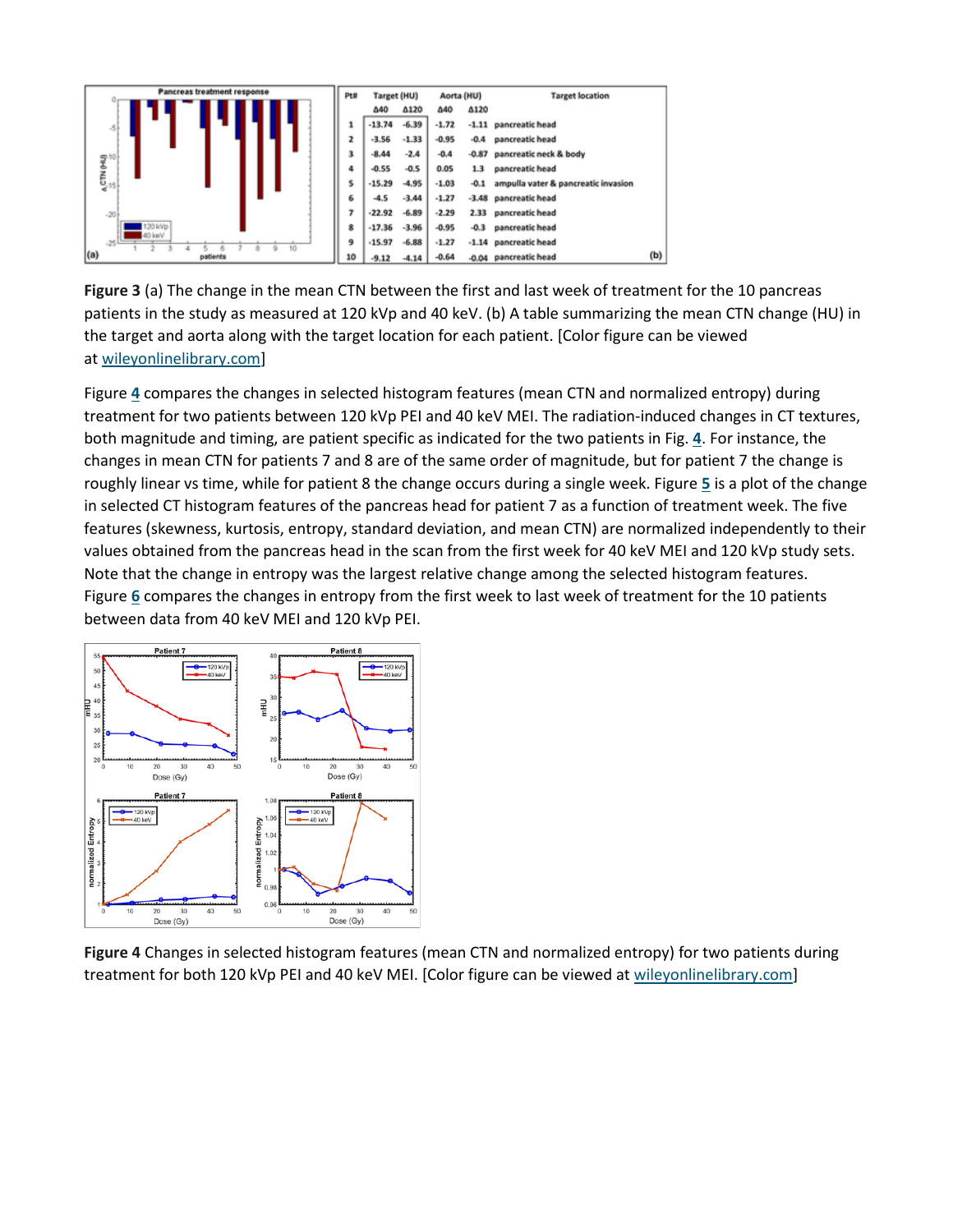

**Figure 5** The relative change in five first-order texture features for pt 7 from 40 keV MEI and 120 kVp PEI as a function of treatment week. [Color figure can be viewed at [wileyonlinelibrary.com\]](http://www.wileyonlinelibrary.com/)



**Figure 6** The change in histogram entropy for the 10 patients in the study from 40 keV MEI and 120 kVp PEI as a function of treatment week. [Color figure can be viewed at [wileyonlinelibrary.com\]](http://www.wileyonlinelibrary.com/)

#### 4 Discussion

This study had two aims. First it sought to quantify the CT contrast enhancement available through the use of DECT for pancreas cancer. Specifically, low-energy MEI generated from a sequential DECT protocol feature substantially increased soft tissue contrast relative to traditional PEIs. For radiation oncology applications such as IGRT, relatively poor soft tissue contrast of conventional CT can lead to uncertainty in soft tissue-based registration. Improved image quality results in reduced uncertainty in soft tissue registration as described by Morrow et al.**[13](https://aapm.onlinelibrary.wiley.com/doi/full/10.1002/mp.13083#mp13083-bib-0013)** CT-based RT planning also depends on adequate soft tissue contrast to accurately delineate the edge between targets and organs at risk. Secondly, it sought to measure the amplification of the CT texturebased treatment response signal during pancreatic cancer RT from low-energy MEI relative to traditional PEI. As reported previously, the radiation-induced CT texture changes during chemo-RT for pancreatic cancer correlated with tumor pathological response, although the changes were generally small from the conventional 120 kVp CTs.**[14](https://aapm.onlinelibrary.wiley.com/doi/full/10.1002/mp.13083#mp13083-bib-0014)** We seek to demonstrate that low-energy MEI will increase the magnitude of the signal and thus make the radiation-induced changes in CT textures easier to detect during fractionated treatment. The determination of a threshold in the signal that would motivate an adaptive therapy plan is beyond the scope of this exploratory study but is a goal of future work.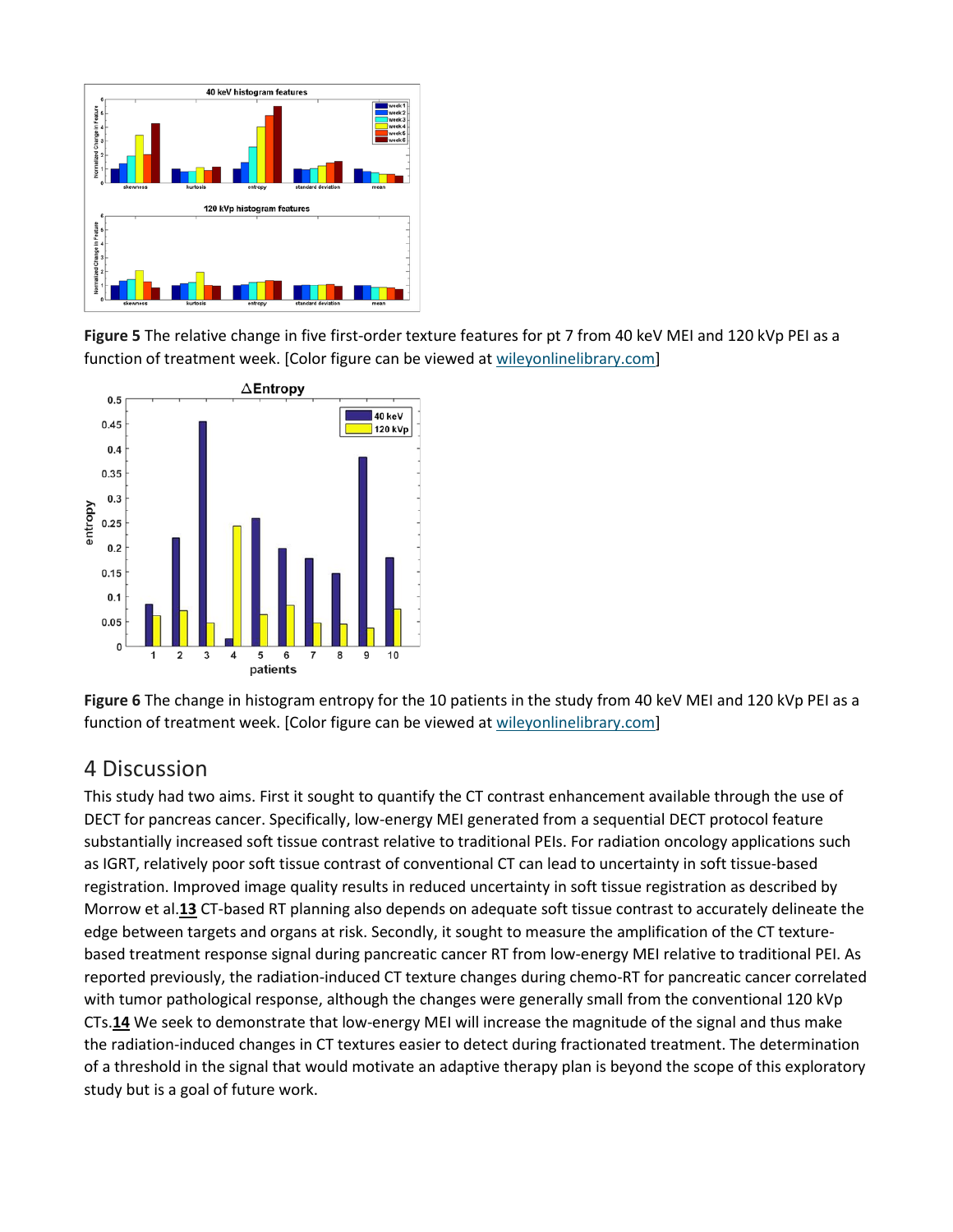The sequential MEI protocol used in this study does have limitations. Patient motion between the two acquisitions of the sequential protocol can result in artifacts in the MEI. Furthermore, the Dual Spiral Dual Energy sequential protocol was not compatible with respiratory-gated CT scans. All the pancreatic patients in this study had a tumor respiratory motion smaller than 7 mm as measured by 4DCT acquired at the time of simulation. For patients with larger tumor respiratory motion, daily CT and treatment were gated in our institution which precluded them from the benefit of the sequential DECT protocol. It is our finding that roughly one-third of our pancreas cancer patients require respiratory gating. There are typically two pancreatic cancer patients treated on the linac with the DECT protocol at any given time in our clinic.

Dual Spiral Dual Energy protocol is designed to be dose neutral compared to the standard protocol 120 kVp for a given patient. Radiation therapy patients, being treated for tumors in the pancreas head received doses of 50– 70 Gy. The patients received CT guidance at each fraction to assure their positioning accuracy. As a result, they received an additional dose of radiation that increased their overall dose by roughly 0.5 Gy (18 mGy in 28 fractions), or less than 1% of their total dose. If one considers the integrated dose, our analysis indicates that the IGRT dose is closer to 10% of the therapeutic dose; kV cone-beam IGRT scans, which are more common, require as much as 50% more dose than the CT-on-rails imaging used here. DECT protocols may expose the patients to slightly elevated doses if their body width was larger than average. However, when these protocols are coupled with dose reduction algorithms such as CARE dose 4D, the benefits of DECT are achievable with a dose increase no more than 4 mGy per fraction employed. CARE dose 4D modulates the dose based on the patient width as measured from the topogram. Larger than average patients will receive a slightly elevated dose so that noise is reduced to a level that would be similar to patients of average diameter. Patients with smaller than average abdomen diameters had their dose reduced due to the application of the dose reduction algorithm.**[18](https://aapm.onlinelibrary.wiley.com/doi/full/10.1002/mp.13083#mp13083-bib-0018)**

For pancreatic cancer, treatment response was difficult to detect with standard CT because of the poor soft tissue contrast. Soft tissue features of the glands and embedded tumor were nearly indistinguishable in 120 kVp PEIs [see Fig. **[1](https://aapm.onlinelibrary.wiley.com/doi/full/10.1002/mp.13083#mp13083-fig-0001)**(b) and Figs. **[2](https://aapm.onlinelibrary.wiley.com/doi/full/10.1002/mp.13083#mp13083-fig-0002)**(c) and **[2](https://aapm.onlinelibrary.wiley.com/doi/full/10.1002/mp.13083#mp13083-fig-0002)**(d)]. These images depended on a spectrum of x-ray energies which have different scattering properties. Low-energy MEI such as those generated from dual-energy protocols benefitted from the photoelectric effect, resulting in a much broader range of CT numbers. As the x-ray energy is decreased, the contrast in the resulting images rapidly increased, enabling a differentiation between soft tissue types. Enhancing the contrast between soft tissues in a single scan, as demonstrated by Fig. **[1](https://aapm.onlinelibrary.wiley.com/doi/full/10.1002/mp.13083#mp13083-fig-0001)**, can also amplify the detection of treatment response as measured from successive scans over the course of fractionated treatment.

The RT-related changes in the composition of the tumor and surrounding tissue are amplified as demonstrated by increased changes in the MEI target textures relative to the same textural changes in PEI (see Fig. **[5](https://aapm.onlinelibrary.wiley.com/doi/full/10.1002/mp.13083#mp13083-fig-0005)**). Histogram features can vary during fractionated treatment and have been correlated with histological outcome for pancreas cancer patients.**[14](https://aapm.onlinelibrary.wiley.com/doi/full/10.1002/mp.13083#mp13083-bib-0014)** The amplification of this change for a single patient via low-energy MEI is immediately evident in Fig. **[5](https://aapm.onlinelibrary.wiley.com/doi/full/10.1002/mp.13083#mp13083-fig-0005)**, but correlating that to treatment response is beyond the scope of this study. Weekly variation in a single histogram feature for a single patient may or may not be related to treatment response, but our analysis demonstrates that the MEI of DECT augments those changes. Therefore, treatment response would be easier to detect via the MEI of DECT.

Periodic DECT during fractionated treatment may enable the detection of response earlier than was previously achievable from standard CT. Specifically for pancreas cancers, the response signal may be difficult to distinguish from noise after the first few weeks of treatment using standard CT. The change in PEI CT intensity after completing therapy is only expected to be on the order of 5 HU for pancreatic tumors.**[14](https://aapm.onlinelibrary.wiley.com/doi/full/10.1002/mp.13083#mp13083-bib-0014)** During early fractions, the change would be expected to be even less than that, and thus may be inadequate to motivate adaptive planning. By periodically scanning a patient with a DECT protocol, the clinician can expect a much larger treatment response signal in the MEI (see Figs. **[4](https://aapm.onlinelibrary.wiley.com/doi/full/10.1002/mp.13083#mp13083-fig-0004)** and **[5](https://aapm.onlinelibrary.wiley.com/doi/full/10.1002/mp.13083#mp13083-fig-0005)**). For the 10 patients in our study the average reduction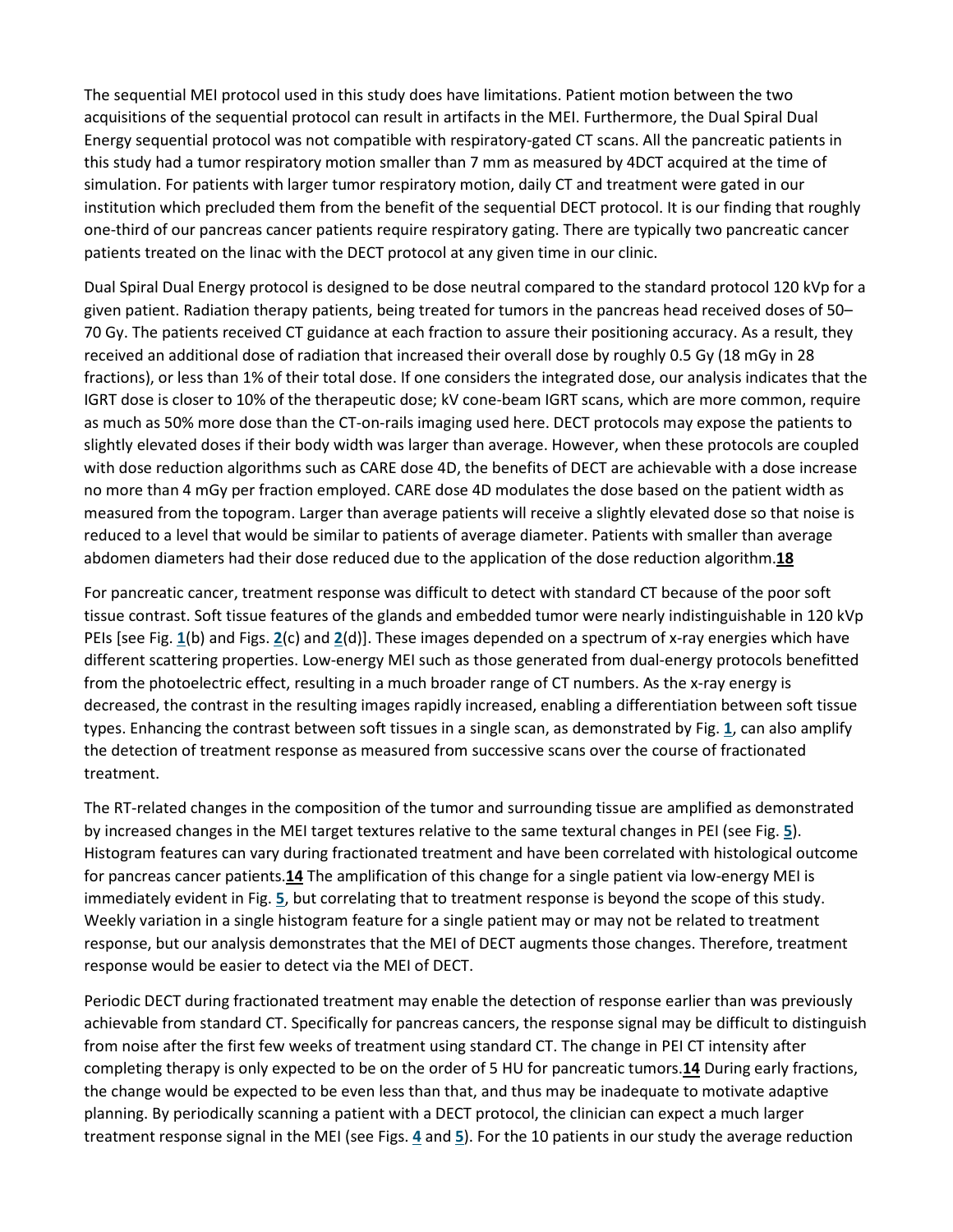in CT number was 1 HU in the 40 keV MEI and 4 HU in the 120 kVp PEI. As a consequence, adaptive replanning would be indicated sooner for appropriate patients.

### 5 Conclusions

Radiation therapy planning and delivery can be improved by using DECT. Low-energy monoenergetic images from DECT can enhance soft tissue contrast relative to standard CT as demonstrated in this study. For all patient data analyzed, DECT substantially increased the difference in CTN between the pancreas head and duodenum. Furthermore, MEI/DECT amplified the changes in CT textures during radiation delivery, potentially allowing an earlier detection of treatment response. The use of monoenergetic 40 keV MEI from DECT enhanced the radiation-induced change in the mean CTN in the target by a factor of 2–3 compared to what was measured with standard CT for the pancreatic cancer patients studied. The amplifications of entropy from MEI vs PEI are up to a factor of 5 for the selected patients.

#### Acknowledgment

This work is partially supported by Siemens Medical Solutions USA, Inc. and by the MCWCC Fotsch Foundation.

### References

1Johnson TR. Dual-energy CT: general principles. *Am J Roentgenol*. 2012; **199**: S3– S8.

- 2Alvarez RE, Macovski A. Energy-selective reconstructions in X-ray computerized tomography. *Phys Med Biol*. 1976; **21**: 733– 744.
- 3Yu L, Leng S, McCollough C. Dual-energy CT-based monochromatic imaging. *Am J Roentgenol*. 2012; **199**: S9– S15.
- 4Watanabe Y. Derivation of linear attenuation coefficients from CT numbers for low-energy photons. *Phys Med Biol*. 1999; **44**: 2201– 2211.
- 5Kretschmer M, Sabatino M, Heyden S, Loeffler W, Wagner M. Dual Energy CT for Metal Artifact Reduction in Radiation Therapy Planning with the SOMATOM Definition AS 20. *Siemens Medical Solutions Whitepaper*. 2013.
- 6Schneider D, Apfaltrer P, Sudarski S, et al. Optimization of kiloelectron volt settings in cerebral and cervical dual-energy CT angiography determined with virtual monoenergetic imaging. *Acad Radiol*. 2014; **21**: 431– 436.
- 7Wichmann J, Noske EM, Kraft J, et al. Virtual monoenergetic dual-energy computed tomography: optimization of kiloelectron volt settings in head and neck cancer. *Invest Radiol*. 2014; **49**: 735– 741.
- 8Sudarski S, Apfaltrer P, Nance JW, et al. Optimization of keV-settings in abdominal and lower extremity dualsource dual energy CT angiography determined with virtual monoenergetic imaging. *Eur J Radiol*. 2013; **82**: e574– e581.
- 9Sudarski S, Apfaltrer P, Nance JW, et al. Objective and subjective image quality of liver parenchyma and hepatic metastases with virtual monoenergetic dual-source dual-energy CT reconstructions: an analysis in patients with gastrointestinal stromal tumor. *Acad Radiol*. 2014; **21**: 514– 522.
- 10Kaup M, Scholtz JE, Engler A, et al. Dual-energy computed tomography virtual monoenergetic imaging of lung cancer: assessment of optimal energy levels. *J Comput Assist Tomogr*. 2016; **40**: 80– 85.
- 11Frellessen C, Fessler F, Hardie AD, et al. Dual-energy CT of the pancreas: improved carcinoma-to-pancreas contrast with a noise-optimized monoenergetic reconstruction algorithm. *Eur J Radiol*. 2015; **84**: 2052– 2058.
- 12Hardie D, Picard MM, Camp ER, et al. Application of an advanced image-based virtual monoenergetic reconstruction of dual source dual-energy CT data at low keV increases image quality for routine pancreas imaging. *J Comput Assist Tomogr*. 2015; **39**: 716– 720.